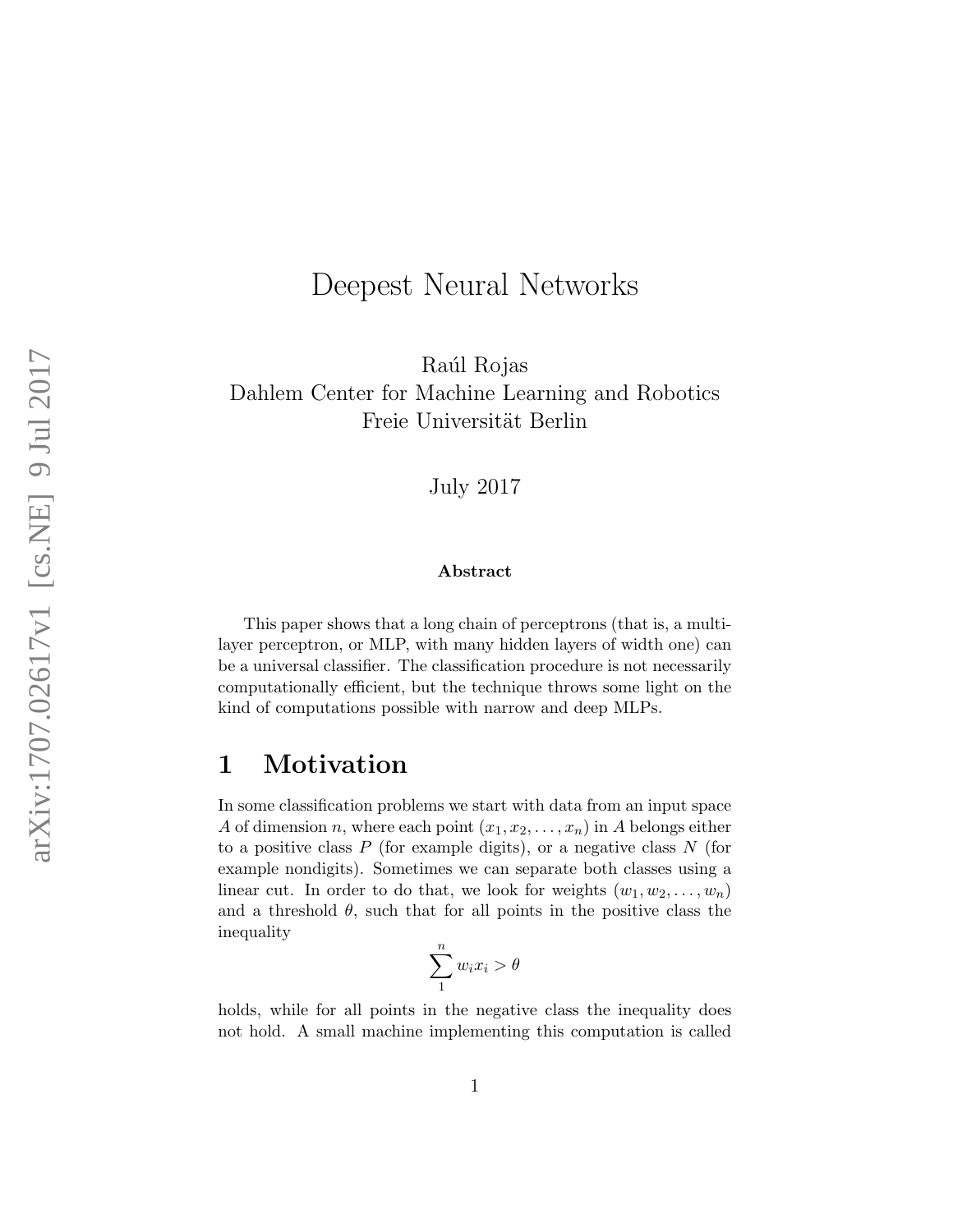a "perceptron". We can think of a perceptron as a small unit where each component  $x_i$  flows through a conduction channel with weight  $w<sub>i</sub>$ . All incoming weighted information is added and compared to the threshold  $\theta$  in the body of the unit. The ouput is binary: a 1 for points in the positive class, 0 for points in the negative class.



<span id="page-1-0"></span>Figure 1: A perceptron divides the input space into two halves.

Fig. [1](#page-1-0) shows a linear cut in input space, such as those produced by a perceptron. The cut divides the space into two halves, one for class P and another for the class N. The cut is produced in Fig. [1](#page-1-0) by a line. In general, the cut is produced by a hypersurface of dimension  $n-1$ . We adopt the convention here that the small vector drawn normal to the hypersurface points in the direction of the positive class.

Fig. [2](#page-2-0) shows an example, where we want to separate a set of small circles from the crosses. A linear cut would not be sufficient, but in this case we can enclose the class of small circles using a convex polytope delimited by four linear cuts. In this case we could find four perceptrons whose weights are such that the intersection of the four negative half-spaces of the four cuts represents the region inside the polytope (and therefore the class of small circles), while its complement represents the class of crosses. In this example we would have to test the output of four perceptrons, one for each linear cut. In MLPs this is usually done in parallel in a "hidden layer".

For simplicity, we will assume that the input to a perceptron is given by vectors  $(x_1, x_2, \ldots, x_n, 1)$ , where the  $x_i$  represent the data and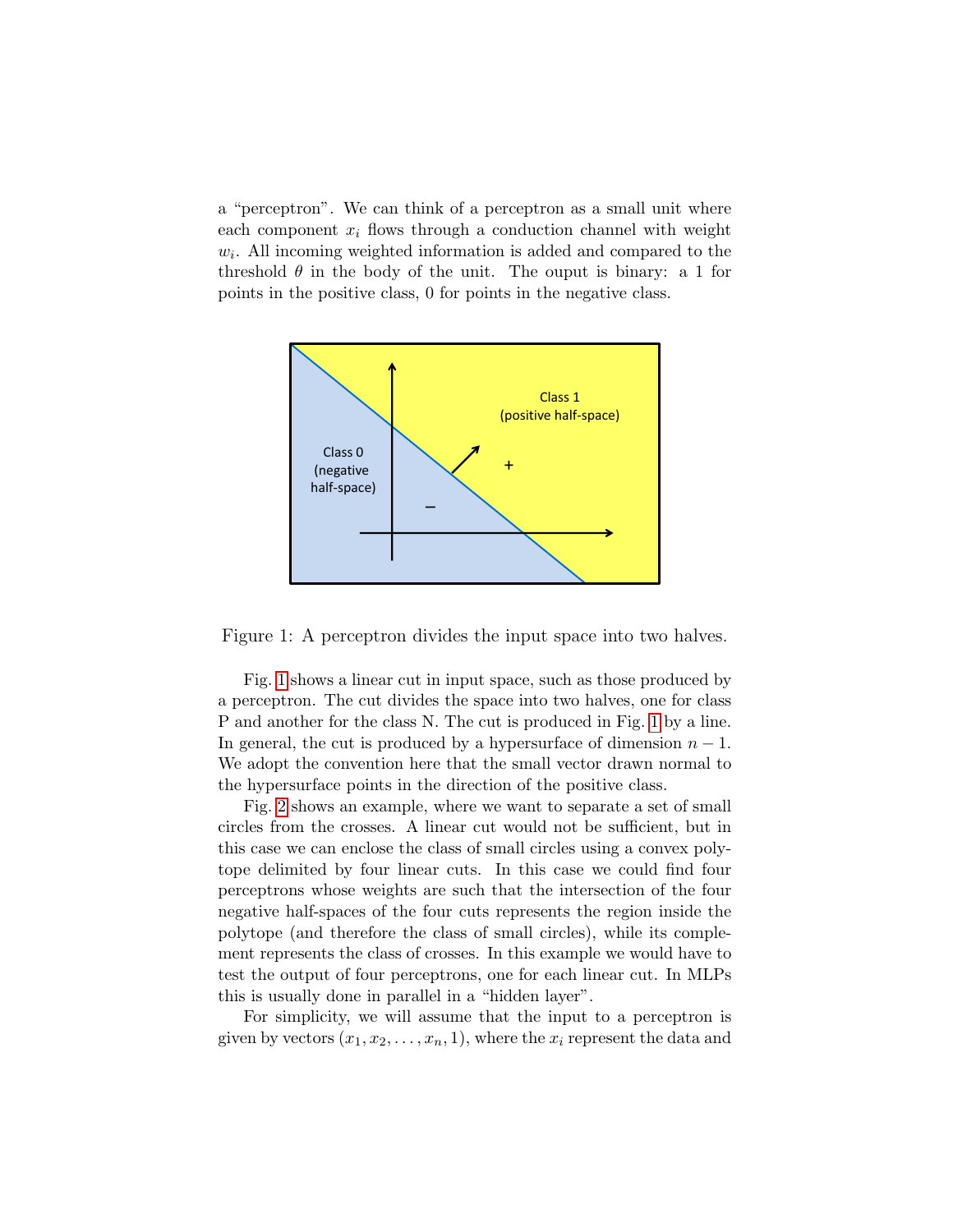the additional 1 is an extra constant. The weights of the perceptron are then represented by  $(w_1, w_2, \ldots, w_n, -\theta)$  and the inequality to be tested is

$$
\sum_{1}^{n+1} w_i x_i > 0
$$

which for  $x_{n+1} = 1$  and  $w_{n+1} = -\theta$  is equivalent to the inequality given before. With this simplification the threshold of the perceptrons we use is always zero, unless we specify otherwise.



<span id="page-2-0"></span>Figure 2: A convex polytope is limited by linear cuts. The polytope encloses the class represented by black circles, separating it from the crosses.

# 2 Testing convex regions

Fig. [3](#page-3-0) shows, in three steps, how to test if a point is inside a convex polytope or not, using a chain of perceptrons. Assume that the region to be tested is delimited by the three lines shown in the upper part of Fig. [3.](#page-3-0) We need three linear cuts represented by the perceptrons arranged in a chain in the middle of Fig. [3.](#page-3-0) The input to the first perceptron is the  $(n + 1)$ -dimensional vector x. The graphical convention here is that the input channel to each perceptron contains the necessary weights  $(w_1, \ldots, w_{n+1})$ , which are multiplied pairwise with the components of the input vector, and then the threshold operation (with threshold 0) is computed in the body of the perceptron.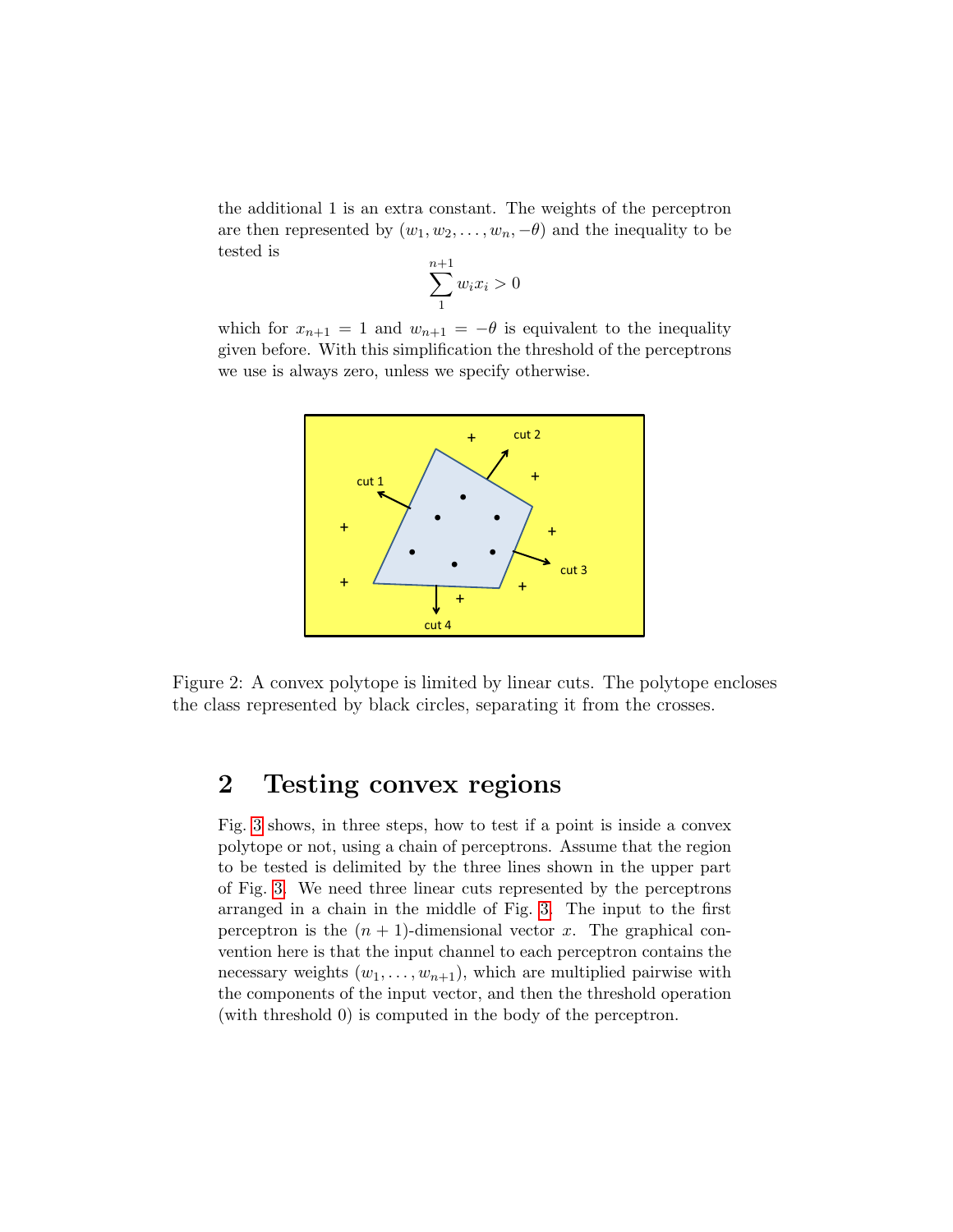

<span id="page-3-0"></span>

Figure 3: A chain of perceptrons can test if a point is inside a convex polytope.

We are assuming here that the data set comes from a bounded region of space. In images, for example, there is a maximum length of the input vectors (for example, all pixel values in an image are 1, where the pixel values run from 0 to 1). We can always multiply the weights of a perceptron by a constant  $\alpha$  so that

$$
\|\sum_{1}^{n+1} \alpha w_i x_i\| < 1
$$

holds, that is, the weighted input is not large in absolute value. Such scaling of the weights does not change the position of the linear cut in input space. Therefore, scaling the weights of all perceptrons, so that the inner products of data and weights are small, in absolute value, does not affect the shape nor location of the convex polytope.

The first perceptron in the chain in the middle of Fig. [3](#page-3-0) gets as input only the data vector. If the data is outside the polytope, as tested by the first linear cut, this unit fires a 1, otherwise it outputs 0 and we should continue testing. But if the output of the first perceptron is 1, we do not have to continue testing the other two linear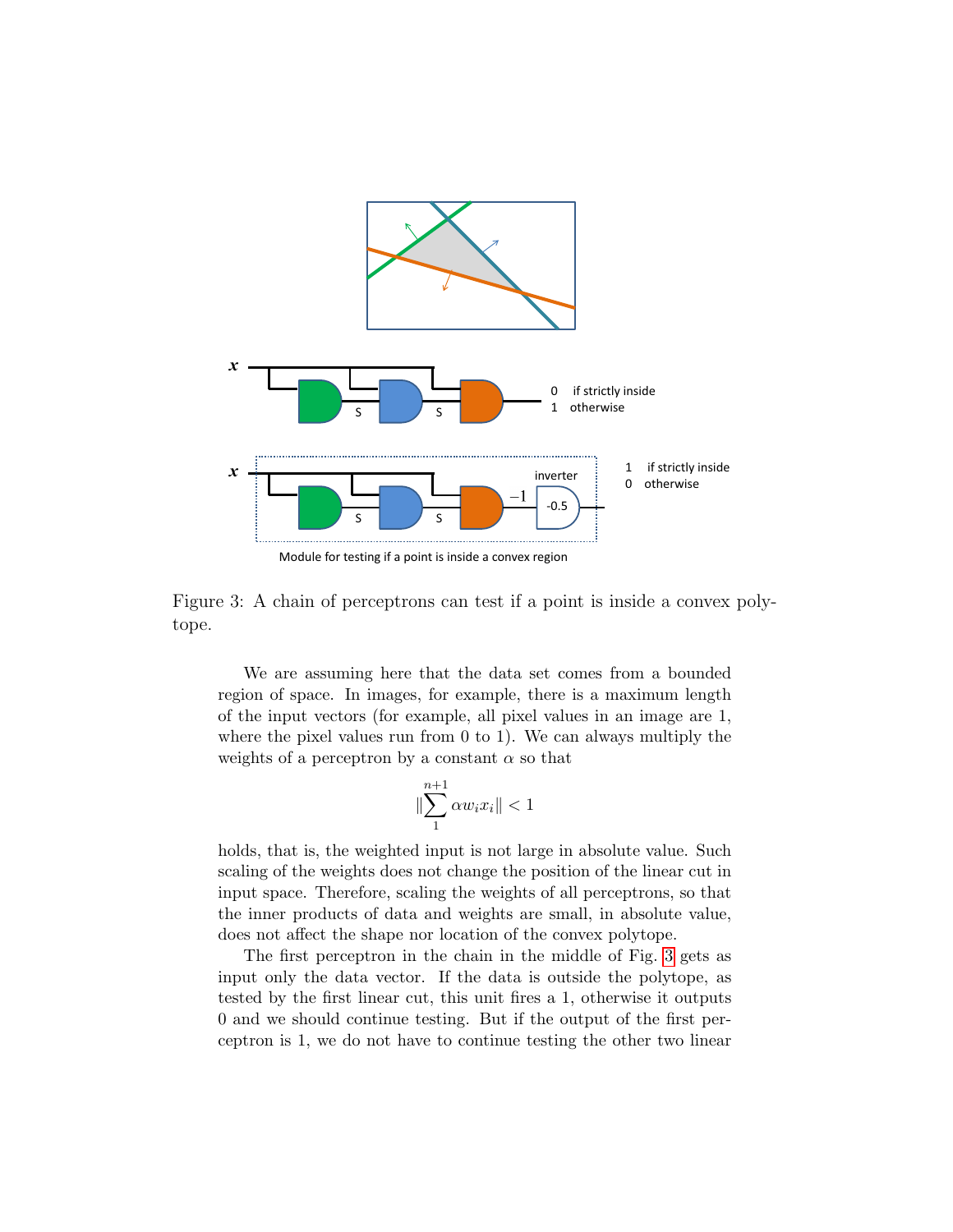cuts (since we now know that the data point cannot possibly belong to the convex region being examined). Nevertheless, the chain of perceptrons will continue testing, but the second perceptron receives  $x$ as input and also the output of the first perceptron, multiplied by the weight  $S$ . This weight  $S$  is just a big positive number, much larger than  $\sum_{i=1}^{n+1} \alpha w_i x_i$ . This means that the sum of the weighted input and S will always be larger than zero. The second perceptron must fire and its output 1 is again multiplied by  $S$ , making the third perceptron fire, and so on. The idea is that whenever one of the perceptrons in the chain fires, all other perceptrons along the chain will fire too, regardless of the input  $x$ .

If the first perceptron does not fire, we then test if the data point can be inside the polytope as defined by the second cut. Notice that now the weigth S is being multiplied with 0 and does not interfere with the linear cut computation. In case that all perceptrons produce the output 0, that means that the data point is in the negative half-space of every single cut, that is, inside the convex polytope.

After this chain of computations, we put an inverter at the end, so that the complete chain of perceptrons produces a 1 for data points inside the convex region and 0 otherwise. Notice that the inverter uses a negative input weight and the threshold −0.5. Only when the output of the chain of three perceptrons is 0, is the input to the inverter greater than the threshold and this last inverter perceptron fires.

The reader should now be convinced that as long as the two classes to be separated are such that one of them can be fully encapsulated in a convex polytope, we can arrange a chain of perceptrons to provide the necessary classification.

## 3 Nested polytopes

In the general case, where the data does not allow a simple separation using one complex polytope, we can arrange for several polytopes to do the trick. The usual approach in MLPs is to corral one class, for example the positive class, using several disjoint convex polytopes. We can then use two, three or more polytopes, enclose one class with them, and then test every polytope in parallel. This is what MLPs usually do with their interplay between hidden and output layer. Here we need another approach since all hidden layers are of width one (that is, a single perceptron).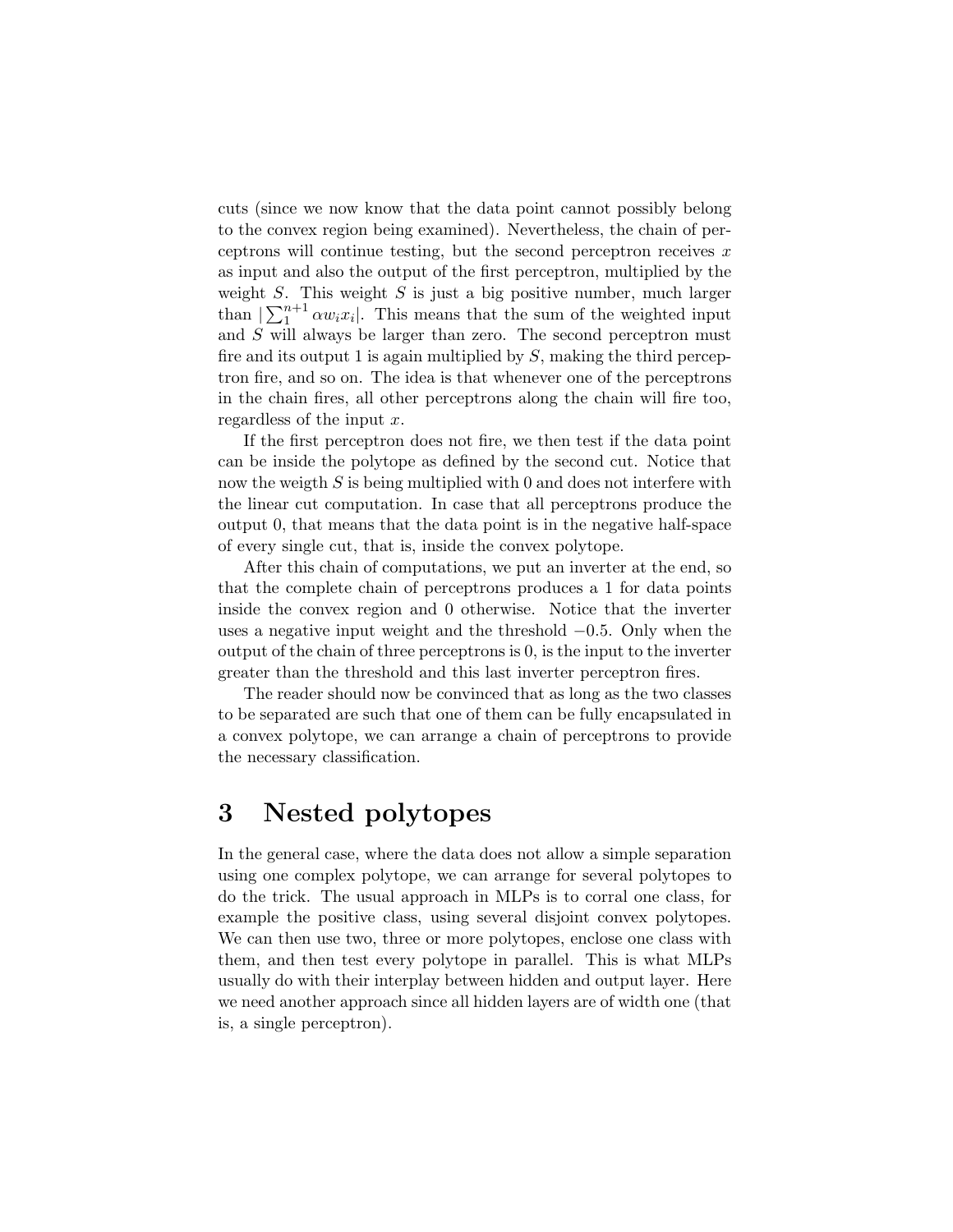Fig. [4](#page-5-0) shows what we can do. Assume that we have two classes, blue and yellow data points. Without loss of generality, assume that  $R_1$  is the convex hull of the blue points (and encloses also all yellow points). We now find a region  $R_2$  which is the convex hull of the yellow points inside  $R_1$ . We then find the region  $R_3$  which is the convex hull of all blue points inside  $R_2$ . We proceed to find the region  $R_4$  which is the convex hull of all yellow data points inside  $R_3$ , and so on, as shown in the figure. This succession of nested hulls provides a way of classifying new unseen points from the data set. Here, I assume that there are no points which are both blue and yellow. If they exist, they are deleted from the training set, or we select one of them randomly.



<span id="page-5-0"></span>Figure 4: Two classes can be separated by nested convex regions.

Notice that we are not trying to be efficient here. Many examples can be given of nested convex regions where we advance too slowly and a new nested region is arbitrarily close to the previous one. But this shall not deter us, since we are providing a proof in principle, and the described procedure terminates.

Given a succession of nested regions for the two classes blue and yellow, we can now find weights for a chain of perceptrons which can separate both of them. This is shown in Fig. [5.](#page-6-0)

What we have to do is first classify region R5, the innermost region produced by the nesting approach described above. This can be done with a chain of perceptrons, as shown in the previous section. This chain is now a module for the recognition of points inside  $R_5$ . Now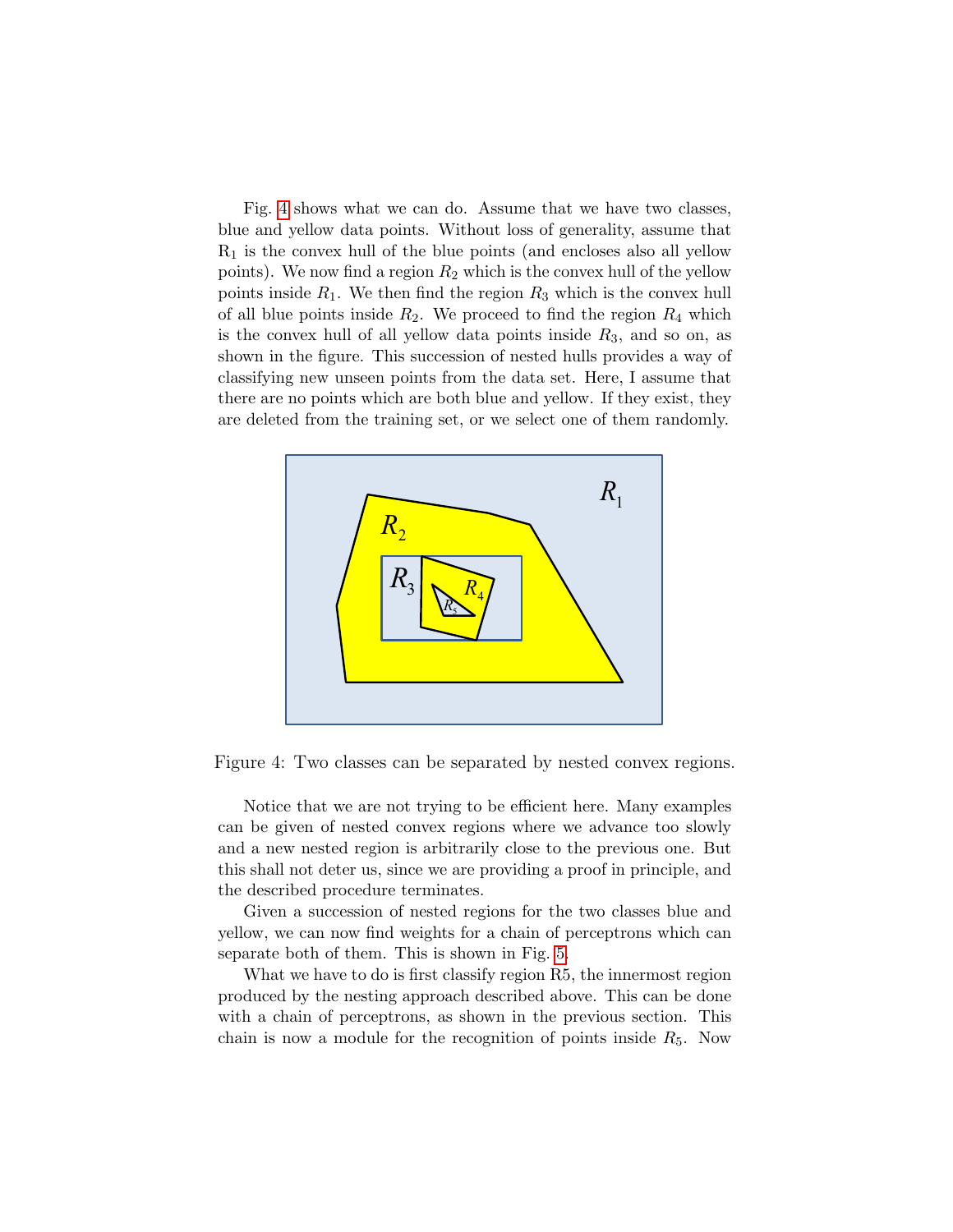we put this module at the beginning of a new chain for recognizing points inside region  $R_4$ . If a point is inside  $R_5$  it makes all perceptrons later in the chain for  $R_4$  to fire. That is, now the perceptrons in the chain for region  $R_4$  fire if the point x is inside  $R_5$ , or outside  $R_4$  (as tested by the four following perceptrons in the chain). An inverter at the end provides us with a module for the recognition of data points inside  $R_4 - R_5$ .

We can continue with this approach and use the module for  $R_4-R_5$ in order to produce a module for  $R_3-(R_4-R_5)$ , that is, for the region  $R_3 - R_4 + R_5$ , and so on. At the end, using this modular approach, we can obtain a module for the region  $R_1 - R_2 + R_3 - R_4 + R_5$ , which can separate the blue from the yellow points.



<span id="page-6-0"></span>Figure 5: Deep perceptron chains for testing region membership.

## 4 Discussion

There is a well-known result which states that an MLP with a wide hidden layer and a single output is a "universal classifier"[\[1\]](#page-8-0). Usually, smooth and continous output units are used for the proof (since we want to approximate smooth functions). A related result is that perceptrons, such as the ones described here, can separate any two classes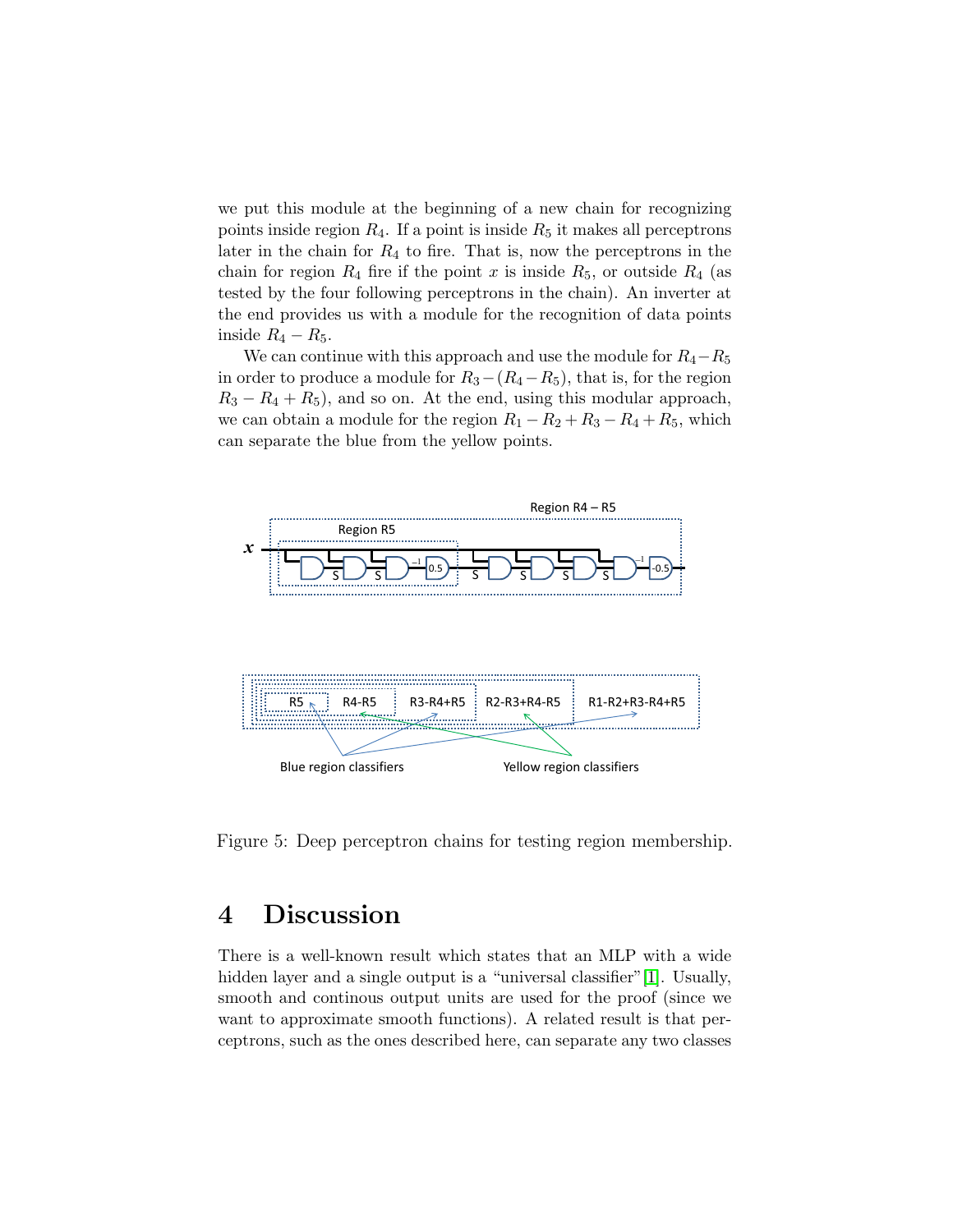using a hidden layer for defining many linear cuts, a second hidden layer for defining convex polytopes, and an ouput unit which fires if a point is inside any of the disjoint polytopes. The result proved here



<span id="page-7-0"></span>Figure 6: Deep perceptron chains for testing region membership.

is the "dual" of that well-known fact, in the sense that we can trade depth for width. Instead of building a shallow network with wide hidden layers, we build a deep network with minimal width. Notice that the input vector is passed from layer to layer. This is called a "shortcut" in the neural networks literature and some deep neural networks also pass the original input from layer to layer.

The result might seem trivial but it is more intriguing if you think of it by using Fig. [6](#page-7-0) as a kind of cartoon of a deep neural network computation. The idea is that you have an image that you want to classify. You pass the image from stage to stage of the deep computation but you can only pass one new bit of computation at every stage  $(b_1, b_2, \ldots, b_m)$ . Can you classify correctly the image as a digit or nondigit? If the input space can be divided using nested polytopes, you can, as has been shown. Of course, the bit you pass is the one telling you if you can already discard the image as belonging to the positive class. If you can never discard the image until the computation ends, it then belongs to the positive class.

This result was presented in 2003 at a conference [\[2\]](#page-8-1). I rewrote the paper to make it easier to read now that deep neural networks are so popular. Of course, the architecture described here does not progress